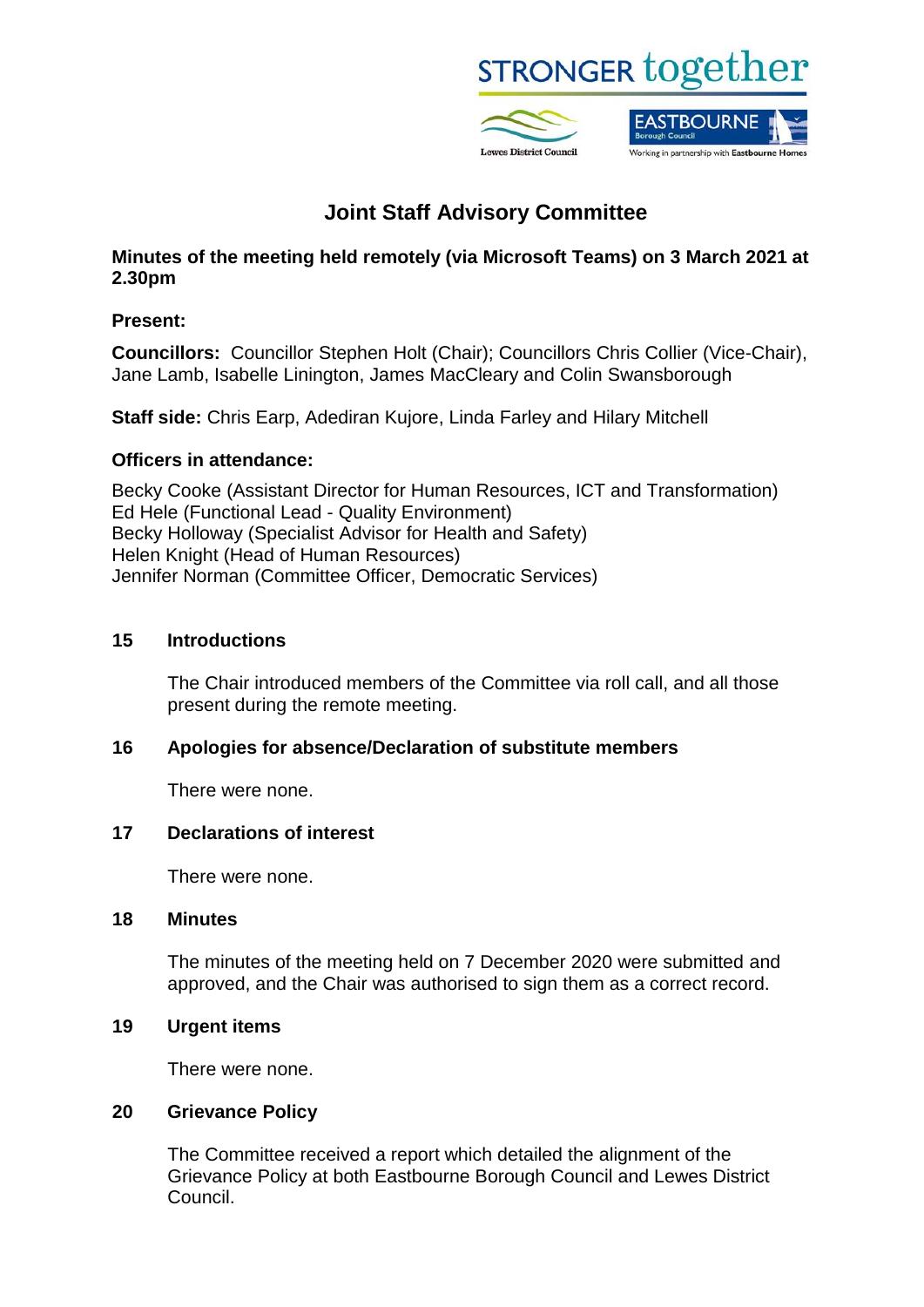The Head of HR summarised the report and key details of the newly aligned Grievance Policy.

The Committee queried whether or not there were any challenges in aligning the policy. The Head of HR confirmed there were no challenges, highlighting that the significant changes were in the agreements surrounding the details of the appeal panels and whom they would comprise.

#### **Resolved:**

- 1) That the newly aligned policy be noted; and
- 2) That the Head of HR be recommended to approve and implement the newly aligned Grievance Policy as set out in Appendix 1 of the report.

### **21 Drugs and Alcohol Policy**

The Committee received a report which detailed the alignment of the Drugs and Alcohol Policy at both Eastbourne Borough Council and Lewes District Council.

The Head of HR summarised the report and key details of the newly aligned Drugs and Alcohol Policy. She noted that HR had been in discussions with staff and UNISON regarding the inclusion of a routine monitoring program as part of the policy, which allowed support for staff who came forward that had dependency which could impact their work.

The Head of HR highlighted that the Council had taken the unusual step of publishing the draft policy internally in order for staff to have the opportunity to view the policy in advance of it being presented to the Committee for consideration. She further highlighted that there had been various questions from staff regarding the policy, and HR felt that the draft policy answered a number of those questions.

The Head of HR noted that UNISON was happy to support the policy, following a long period of informal and formal discussions with the Council. She further noted that the policy was already in place at South East Environmental Services Limited (SEESL), as those staff that had transferred from Kier were already under a similar program, giving the Council a helpful opportunity to see the program in action and how it worked. The proposal was to expand the policy to the rest of the Council for safety-critical and cause testing.

The Chair queried safety-critical roles as detailed in paragraph 8.1 and the possible disciplinary procedures for staff who used their personal vehicle for work purposes, but not when driving to and from work. The Head of HR noted the Chair's point and proposed the removal of the words 'not driving to and from work' from the policy, as it would depend on the circumstances. If a member of staff were under the influence and there was an accident that brought the Council into disrepute, then disciplinary action might be taken, but it would depend on the circumstances.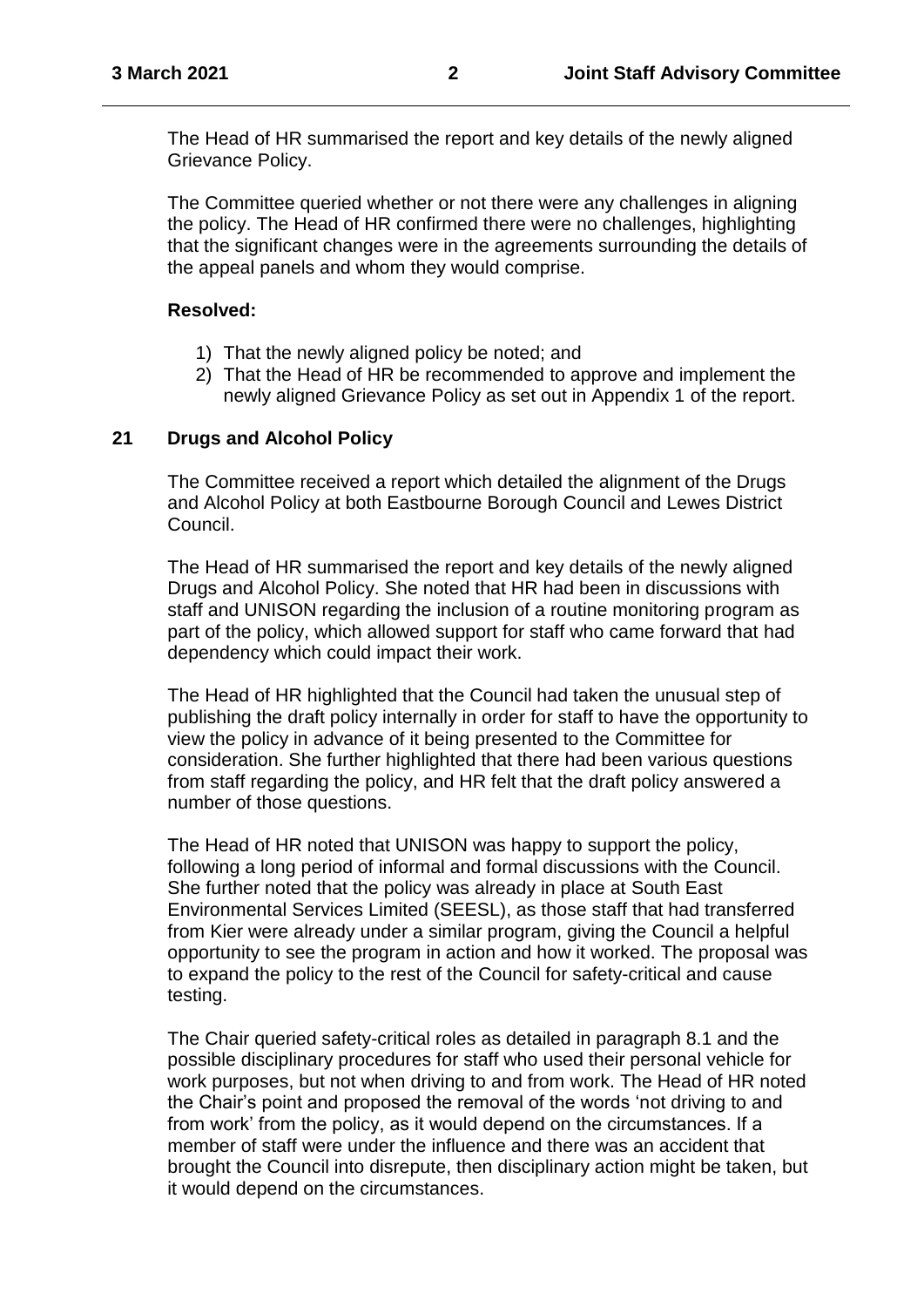The Chair queried what steps were being taken in regard to rehabilitation options for staff. The Head of HR highlighted that the Council had experienced similar situations in the past, and HR had always encouraged staff to come forward. She further highlighted that although it might be a personal matter for a member of staff, it could impact work performance and HR would be able to signpost them to a great deal of help. The Head of HR highlighted that whilst initially staff would need to contact their GP, the Council had various options which allowed for specific support in some areas, often providing support more quickly than a GP was able to.

The Committee queried how frequently staff in safety-critical areas would be randomly screened. The Head of HR confirmed that staff in safety-critical areas would be randomly screened four times per year. Staff outside of safety-critical areas would only be screened with cause.

The Committee queried whether the staff had any further comments regarding the policy. Staff side representative, Hilary Mitchell, confirmed that there were no further comments.

# **Resolved:**

- 1) That the newly aligned policy be noted and endorsed; and
- 2) That the Head of HR be recommended to approve and implement the newly aligned Drugs and Alcohol Policy as set out in Appendix 1 of the report, subject to the removal of the words 'not driving to and from work' in section 8.1 of the policy.

# **22 Exclusion of the public and press**

# **Resolved:**

That, in accordance with Section 100(A)(4) of the Local Government Act 1972 (as amended), the public and press be excluded from the meeting during the discussion of items 9, 10, 11, and 12 on the agenda as there was likely to be disclosures of exempt information as defined in paragraphs 1, 2 and 4 of Part 1 of Schedule 12A of the Act.

# **23 Sickness Absence Quarter 3 2020/21**

The Committee received the Officer's report which provided an update regarding the Council's sickness figures for the period of Quarter 3 2020/21 and outlined the way in which the figures were presented for both Lewes District Council and Eastbourne Borough Council.

# **Resolved:**

That the Quarter 3 2020/21 (1 October to 31 December 2020) sickness figures and the way in which the figures were presented for both Lewes District Council and Eastbourne Borough Council, be noted.